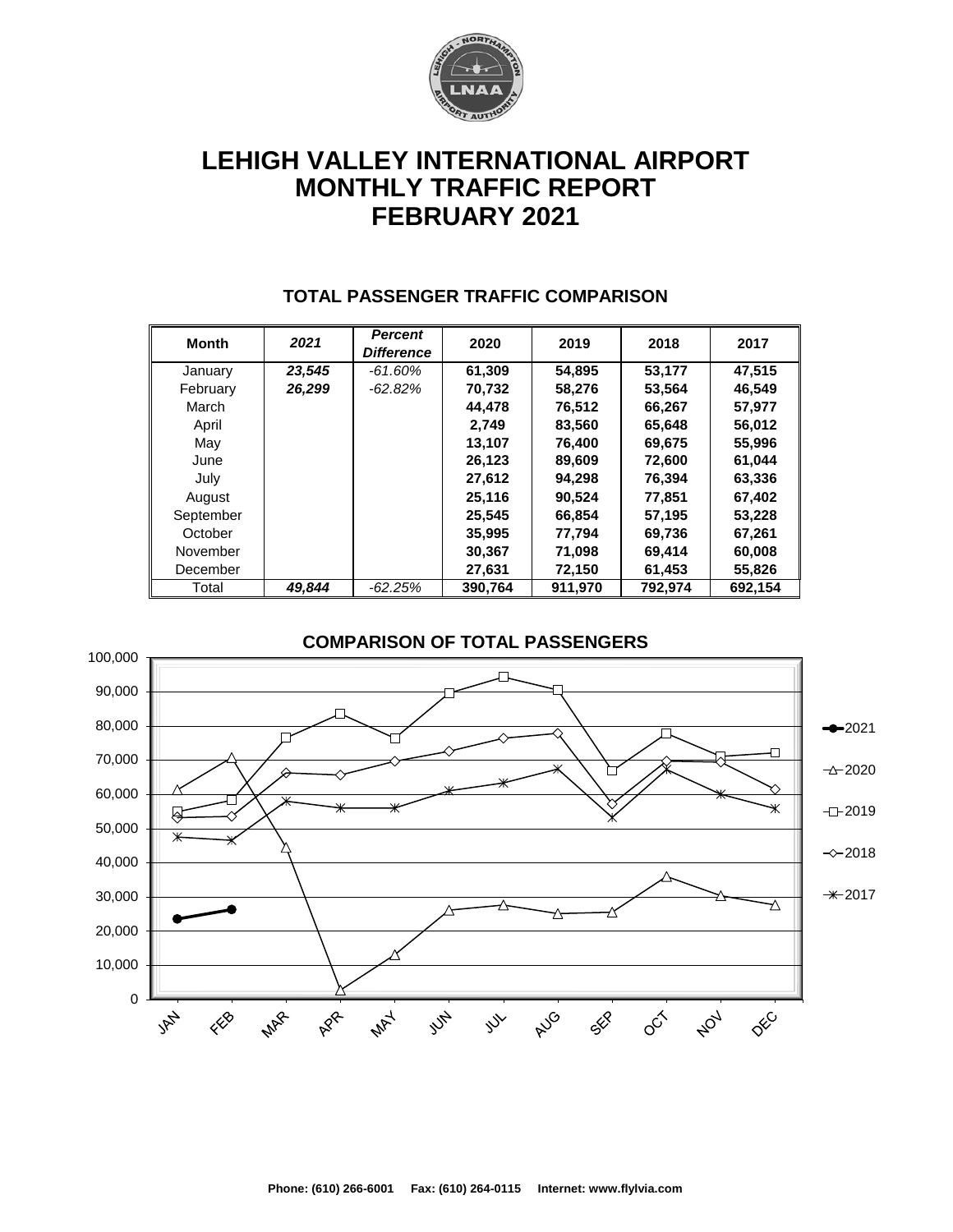### **LEHIGH VALLEY INTERNATIONAL AIRPORT (ABE) MONTHLY TRAFFIC REPORT FEBRUARY 2021**

|                                         |            | <b>FEBRUARY</b> |                 |                   |            | YEAR-TO-DATE |                 |                   |
|-----------------------------------------|------------|-----------------|-----------------|-------------------|------------|--------------|-----------------|-------------------|
|                                         |            |                 | <b>Increase</b> | <b>Percent</b>    |            |              | <b>Increase</b> | <b>Percent</b>    |
|                                         | 2021       | 2020            | (Decrease)      | <b>Difference</b> | 2021       | 2020         | (Decrease)      | <b>Difference</b> |
|                                         |            |                 |                 |                   |            |              |                 |                   |
| <b>MAJOR AIRLINES:</b>                  |            |                 |                 |                   |            |              |                 |                   |
| Passengers                              |            |                 |                 |                   |            |              |                 |                   |
| Enplaned                                | 0          | 2,289           | (2, 289)        | $-100.00\%$       | 0          | 4,403        | (4, 403)        | $-100.00\%$       |
| Deplaned                                | 0          | 2,544           | (2, 544)        | $-100.00\%$       | 0          | 4,459        | (4, 459)        | $-100.00\%$       |
| Sub-total                               | 0          | 4,833           | (4, 833)        | $-100.00\%$       | 0          | 8,862        | (8, 862)        | $-100.00\%$       |
| <b>REGIONAL AIRLINES:</b><br>Passengers |            |                 |                 |                   |            |              |                 |                   |
| Enplaned                                | 13,433     | 33,779          | (20, 346)       | $-60.23%$         | 25,113     | 63,347       | (38, 234)       | $-60.36\%$        |
| Deplaned                                | 12,866     | 32,120          | (19, 254)       | $-59.94%$         | 24,731     | 59,832       | (35, 101)       | $-58.67\%$        |
| Sub-total                               | 26,299     | 65,899          | (39,600)        | $-60.09%$         | 49,844     | 123,179      | (73, 335)       | $-59.54%$         |
| <b>TOTAL PASSENGERS</b>                 | 26,299     | 70,732          | (44, 433)       | $-62.82%$         | 49,844     | 132,041      | (82, 197)       | $-62.25%$         |
|                                         |            |                 |                 |                   |            |              |                 |                   |
| CARGO:<br>Enplaned                      | 6,986,705  | 8,677,310       | (1,690,605)     | $-19.48%$         | 15,802,455 | 16,736,307   | (933, 852)      | $-5.58%$          |
| Deplaned                                | 7,313,182  | 8,094,642       | (781, 460)      | $-9.65%$          | 16,257,932 | 16,233,881   | 24,051          | 0.15%             |
| <b>TOTAL CARGO</b>                      | 14,299,887 | 16,771,952      | (2,472,065)     | $-14.74%$         | 32,060,387 | 32,970,188   | (909, 801)      | $-2.76%$          |
|                                         |            |                 |                 |                   |            |              |                 |                   |
| <b>CUSTOMS:</b><br>Entries              | 4          | 7               | (3)             | -42.86%           | 6          | 15           | (9)             | $-60.00%$         |

### **MONTHLY AIRCRAFT ACTIVITY**

The FEDERAL AVIATION ADMINISTRATION AIR TRAFFIC CONTROL TOWER at LVIA recorded the following aircraft take-offs and landings for the month:

|                          | <b>FEBRUARY</b> |       |                 |                   | <b>YEAR-TO-DATE</b> |        |                 |                   |  |  |
|--------------------------|-----------------|-------|-----------------|-------------------|---------------------|--------|-----------------|-------------------|--|--|
|                          |                 |       | <b>Increase</b> | <b>Percent</b>    |                     |        | <b>Increase</b> | Percent           |  |  |
|                          | 2021            | 2020  | (Decrease)      | <b>Difference</b> | 2021                | 2020   | (Decrease)      | <b>Difference</b> |  |  |
| Major Airlines           | 638             | 1,090 | (452)           | $-41.47\%$        | 1,300               | 2,147  | (847)           | $-39.45%$         |  |  |
| <b>Regional Airlines</b> | 455             | 641   | (186)           | $-29.02\%$        | 963                 | 1,263  | (300)           | $-23.75%$         |  |  |
| <b>General Aviation</b>  | .625            | 2,086 | (461)           | $-22.10\%$        | 3.678               | 4,120  | (442)           | $-10.73%$         |  |  |
| Military                 | 37              | 25    | 12              | 48.00%            | 90                  | 82     |                 | $9.76\%$          |  |  |
| <b>Total Itinerant</b>   | 2,755           | 3,842 | (1,087)         | $-28.29\%$        | 6.031               | 7,612  | (1,581)         | $-20.77%$         |  |  |
| <b>Total Local</b>       | 1.034           | 2.199 | (1, 165)        | $-52.98\%$        | 2,182               | 4,802  | (2,620)         | $-54.56\%$        |  |  |
| <b>ITOTAL OPERATIONS</b> | 3,789           | 6,041 | (2, 252)        | $-37.28%$         | 8,213               | 12,414 | (4,201)         | $-33.84%$         |  |  |